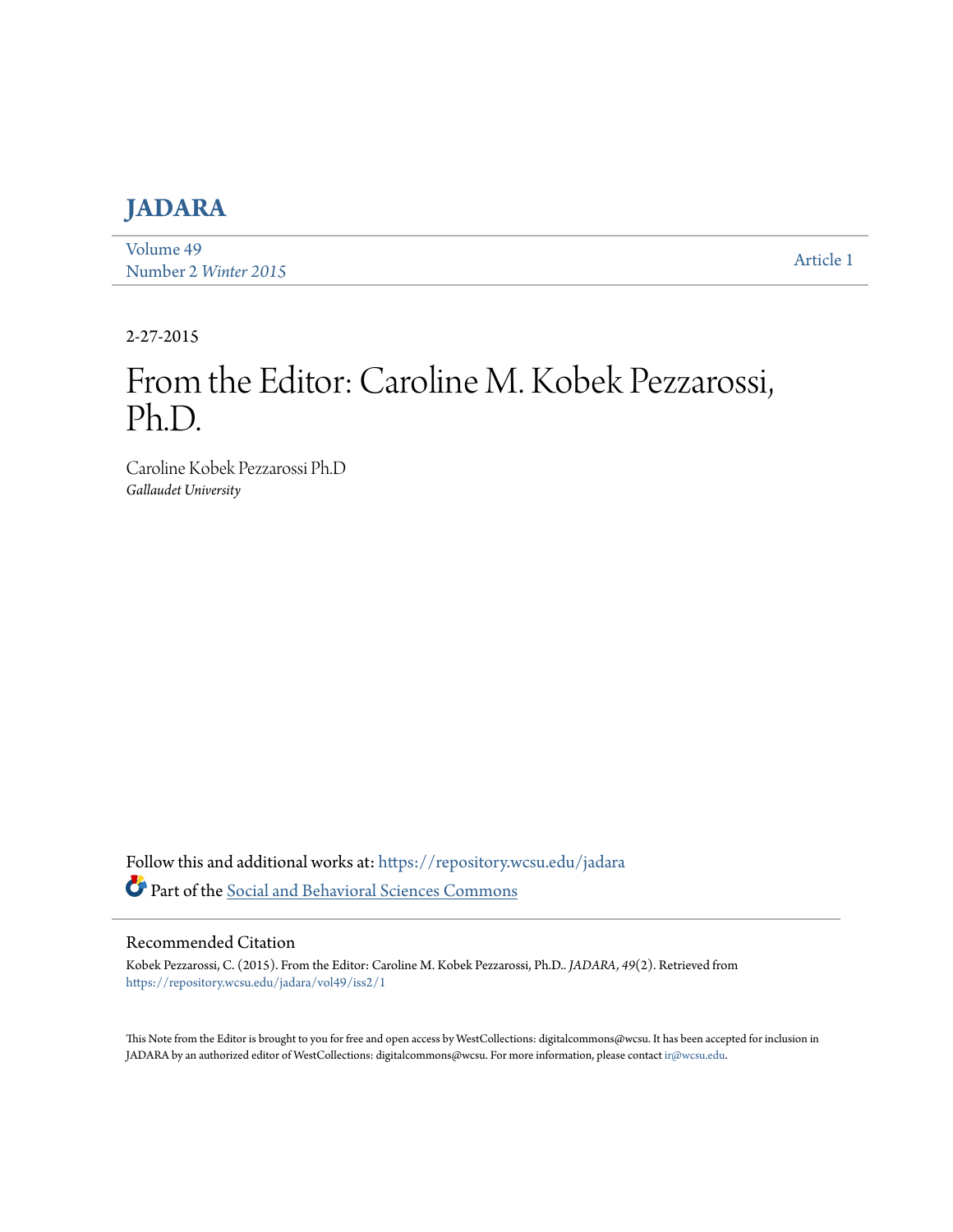#### *From the Editor: Caroline M. Kobek Pezzarossi, Ph.D.*

Welcome to the first digital issue of JADARA and the last print issue! It is with excitement (and maybe a little trepidation) that I announce this as the last JADARA print edition. The reasons are far and wide for this participation in the Digital Commons library, but mostly because it allows you, our members and subscribers who are such an essential part of ADARA, immediate access to the newest and latest information available. You will be able to log into the JADARA digital site using your member credentials once you have established an account online. As a result, you can have immediate access to the newest articles as well as older issues.

Submission and review of articles are now entirely web-based and the potential for a significantly faster turnaround time for our authors who work tirelessly to bring you new information. Submission is incredibly easy and on our new website; please visit http://repository.wcsu.edu/jadara and follow the submission instructions.

If you are interested in becoming a member of our editorial board, please contact me via email (caroline.kobek.pezzarossi@gallaudet.edu) with a cover letter explaining your areas of expertise as well as your curriculum vitae.

Western Connecticut State University hosts JADARA's digital issues, and a note of thanks should go to Dr. Gabriel Lomas, a JADARA coeditor along with Dr. David Feldman several years ago. Dr. Lomas was an instrumental part of creating a digital version of JADARA.

Dr. Feldman helmed JADARA for several years and we grateful to him for his tireless work – thank you, Dr. Feldman. Gratitude also goes to for the Editorial Board for their impeccable reviews and feedback towards creating a quality journal for our members and subscribers. The ADARA Board of Directors has been a wonderful source of support and I thank them for their unwavering belief in me as we move online. Last but not least – I thank you, members and subscribers. JADARA would not exist without you.

The five articles in this issue represent a variety of fields, and have major contributions to their fields. The first article reviews various ototoxic medications and how rehabilitation professionals can be active participants